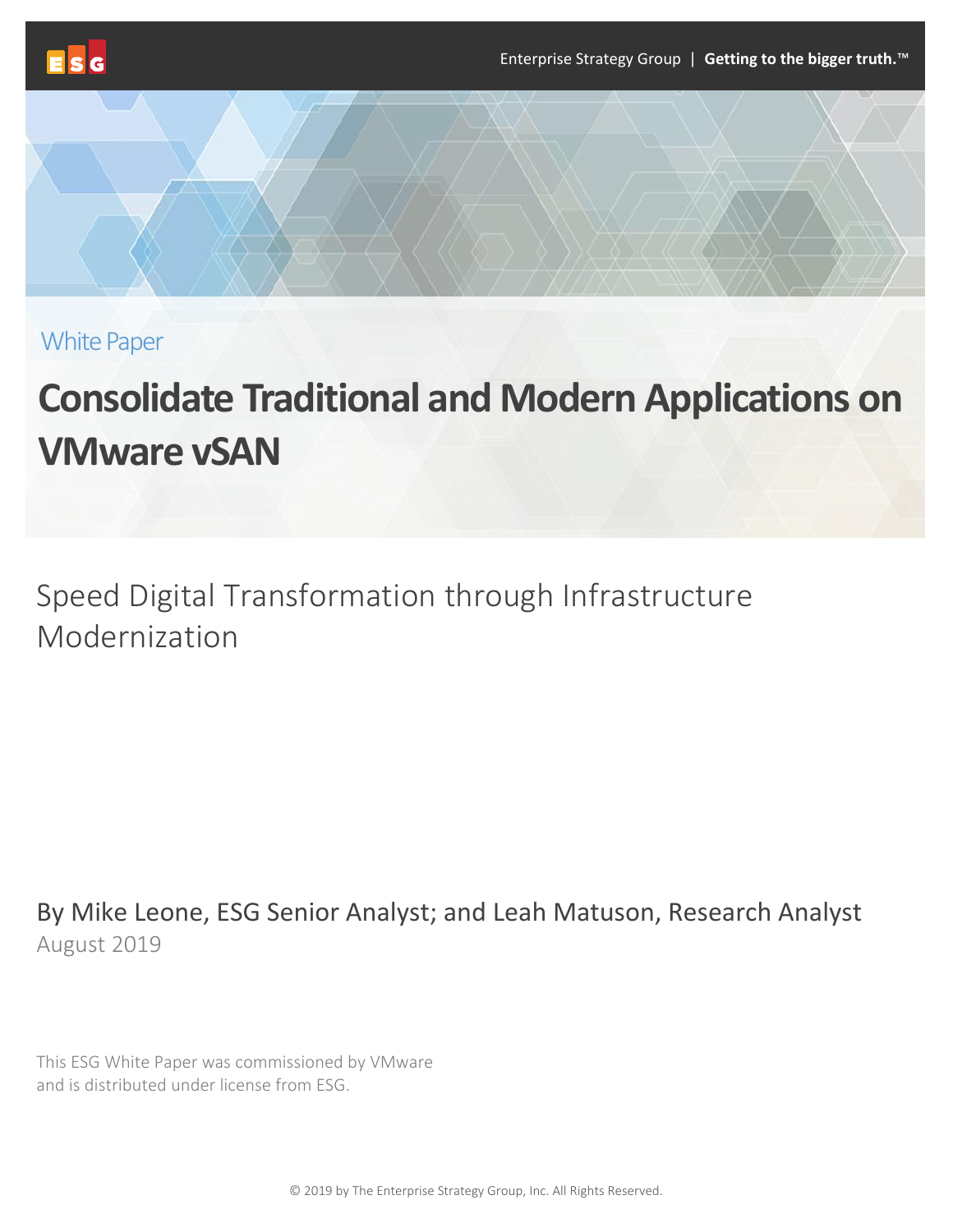#### $\overline{2}$

# **Contents**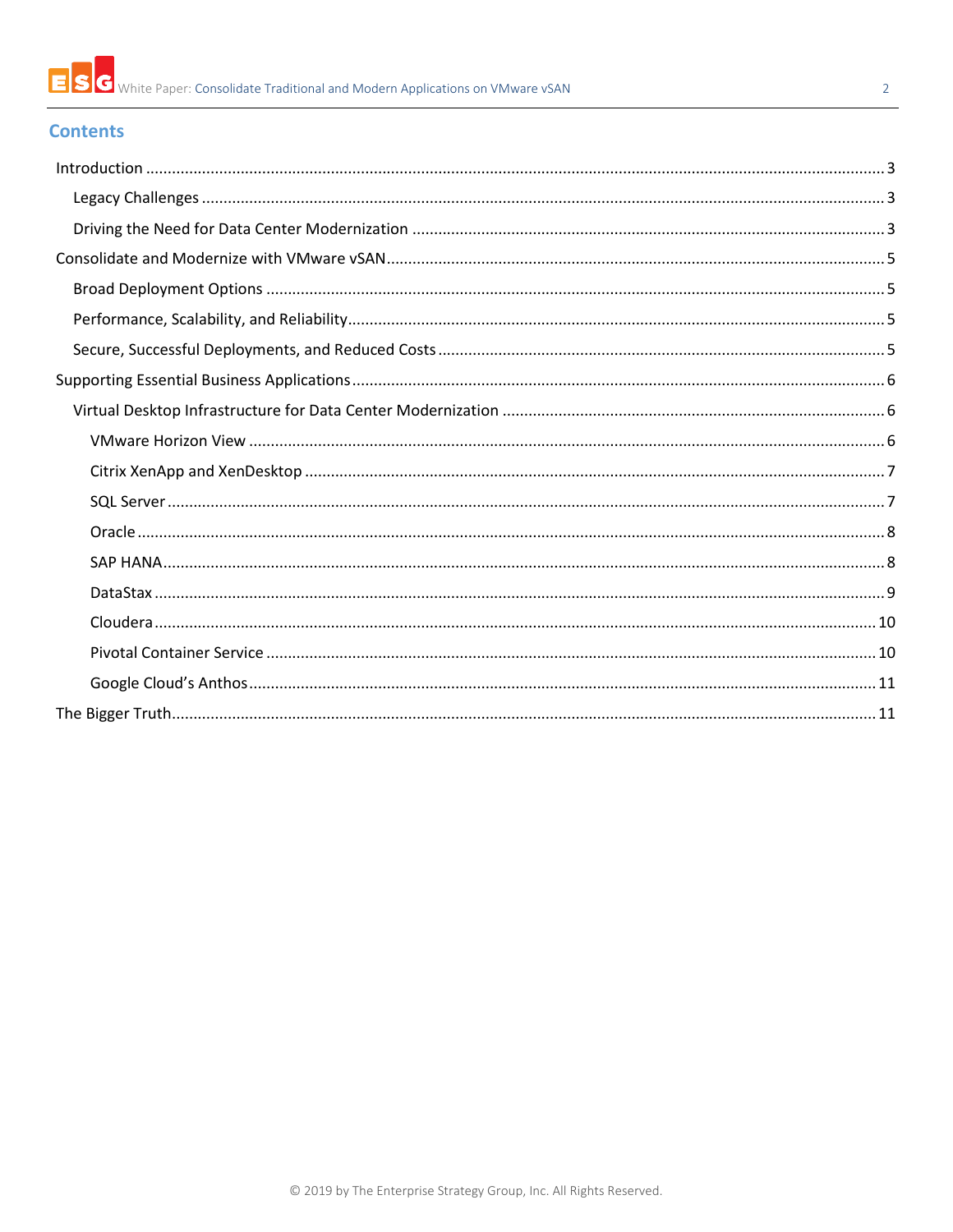# <span id="page-2-0"></span>**Introduction**

Organizations are in the midst of a digital transformation unlike anything we've seen before. End-users expect IT to support the real-time needs of the business, but challenges stand in the way. Legacy infrastructure, disparate management silos, and inefficient resource utilization are leading to numerous delays across the data lifecycle that negatively impact the business.

Across industries, these organizations are looking for ways to modernize their infrastructures to better support the realtime needs of the business—and they're turning to technologies that enable IT to consolidate their infrastructures, helping them become more agile and stay within budget. More than ever, they're leveraging hyperconverged infrastructure (HCI).

HCI provides organizations with a complete foundational platform to support the current and future needs of the business on standardized, x86 servers that improves IT operational efficiency. While organizations often start their journeys by leveraging HCI to support tier-2 applications, such as VDI or office collaboration software, as they gain confidence in the technology to support their application requirements, they're increasingly using HCI to support business-critical applications. These applications range from relational databases and data warehouses to container management platforms.

## <span id="page-2-1"></span>**Legacy Challenges**

 $\overline{\phantom{a}}$ 

A number of IT challenges are driving the need for a faster, smarter way to support the business. ESG research shows that relative to two years ago, IT environments are still complex, with 27% of IT professionals saying they're equally as complex and 66% saying *more* complex.<sup>1</sup> And as organizations continue down their digital transformation paths, that complexity grows.

But what's driving this complexity? The increased growth of data and applications are at the top of the list. In fact, of those organizations that say their IT environment is more complex than two years, 30% cite growing data



30% of organizations cite growing data volumes as one of the biggest reasons for their organization's IT environment becoming more complex while 29% cite the increase in the number and type of applications used by employees.

volumes as one of the biggest contributors to complexity, while 29% cite the increase in the number and type of applications used by employees. Organizations are increasingly turning to modern applications that are optimized for cloud scale, but also continue to use existing legacy applications. This creates a massive challenge for IT to manage, optimize, and maintain legacy infrastructure, along with cloud-based infrastructures. Add to this the fact that data sets in both environments continue to grow and require simplified scaling, and it's no wonder that organizations are looking to standardize on a modern infrastructure to effectively support traditional and modern application requirements while easily scaling to support future growth. This is compelling organizations to prioritize investments that help improve operational efficiency—whether they are looking to improve security/risk management, simplifying business processes, enhancing customer experience and employee productivity, or reducing operational and capital expenditures.

## <span id="page-2-2"></span>**Driving the Need for Data Center Modernization**

For some time, organizations have prioritized virtualization as the first step to data center modernization. By consolidating application footprints, organizations have realized operational efficiency gains by improving resource utilization and IT agility, while reducing costs. Further, IT has improved its productivity by leveraging software that abstracts compute, storage, and network resources into pooled entities, which can more flexibly be deployed and consumed. Because

<sup>1</sup> Source: ESG Master Survey Results, *[2019 Technology Spending Intentions Survey](https://www.esg-global.com/research/esg-master-survey-results-2019-technology-spending-intentions-survey)*, March 2019. All ESG research references and charts in this white paper have been taken from this set of master survey results.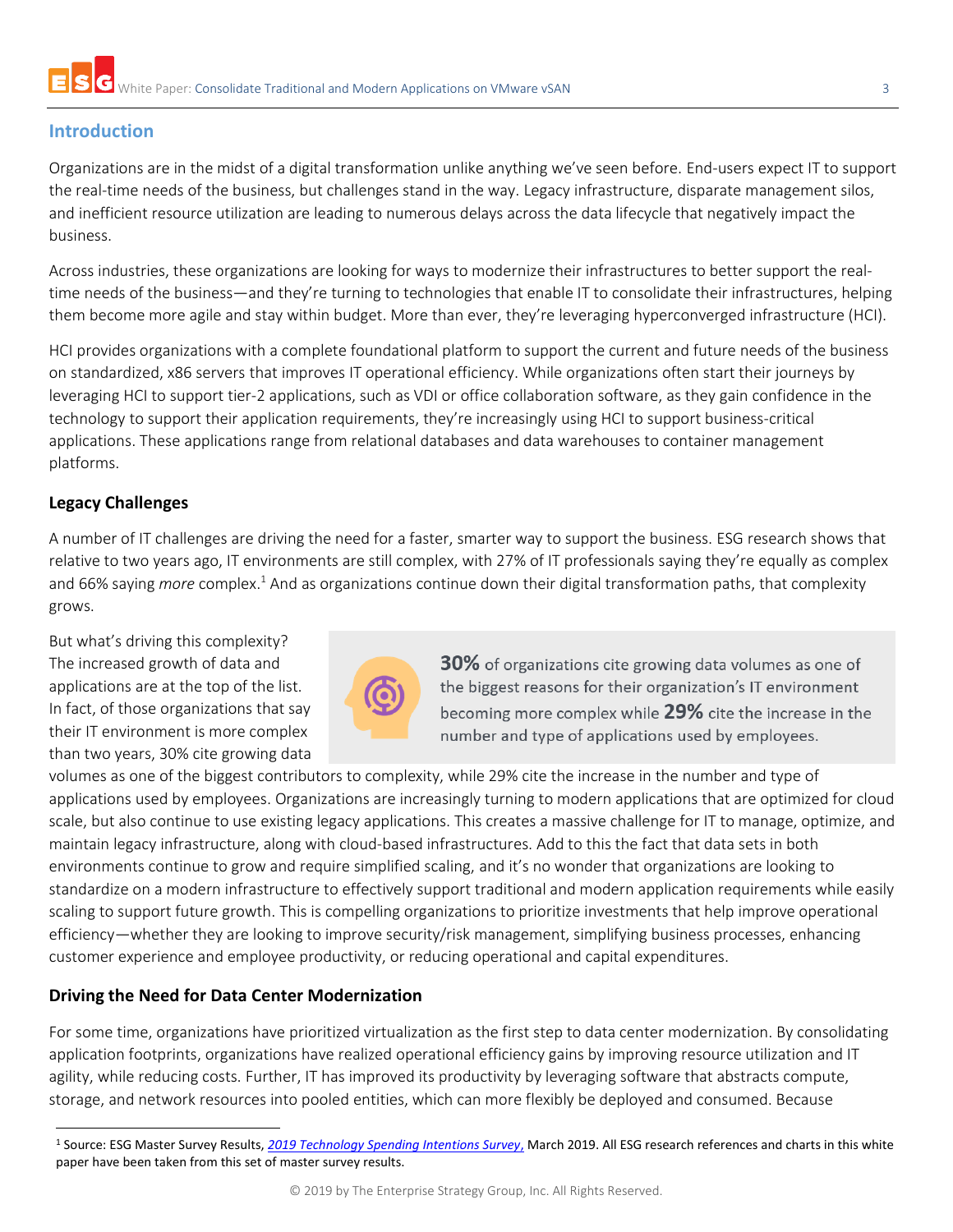resources are more optimally utilized, CapEx decreases, and by improving management and IT productivity, OpEx is reduced as well. It should come as no surprise that 21% of organizations view increasing the use of server virtualization as an area of short-term data center modernization where their organization will make the most significant investment this year (see Figure 2). Moreover, 22% view data center consolidation as an area in which the most significant investment will be made.

But just investing in the software doesn't solve the underlying problem. To consolidate, virtualize, and implement a software-defined data center (SDDC) strategy, organizations are turning to hyperconverged infrastructure (HCI). According to ESG research, more than one-third of respondents (37%) said one of their top short-term data center modernization investment priorities is deploying converged/hyperconverged infrastructure platforms. By consolidating storage and compute into an x86-based scale-out architecture, organizations can attain management simplicity, agility, and cost savings. With its faster deployment times, predictable scalability, improved TCO, simplified management, and enhanced service and support, HCI is becoming the top option for organizations looking to consolidate and modernize their infrastructures.

## **Figure 1. The Most Significant Short-term Investments to Support Data Center Modernization**

**In which of the following areas of data center modernization will your organization make the most significant investments over the next 12-18 months? (Percent of respondents, N=497, five responses accepted)**



*Source: Enterprise Strategy Group*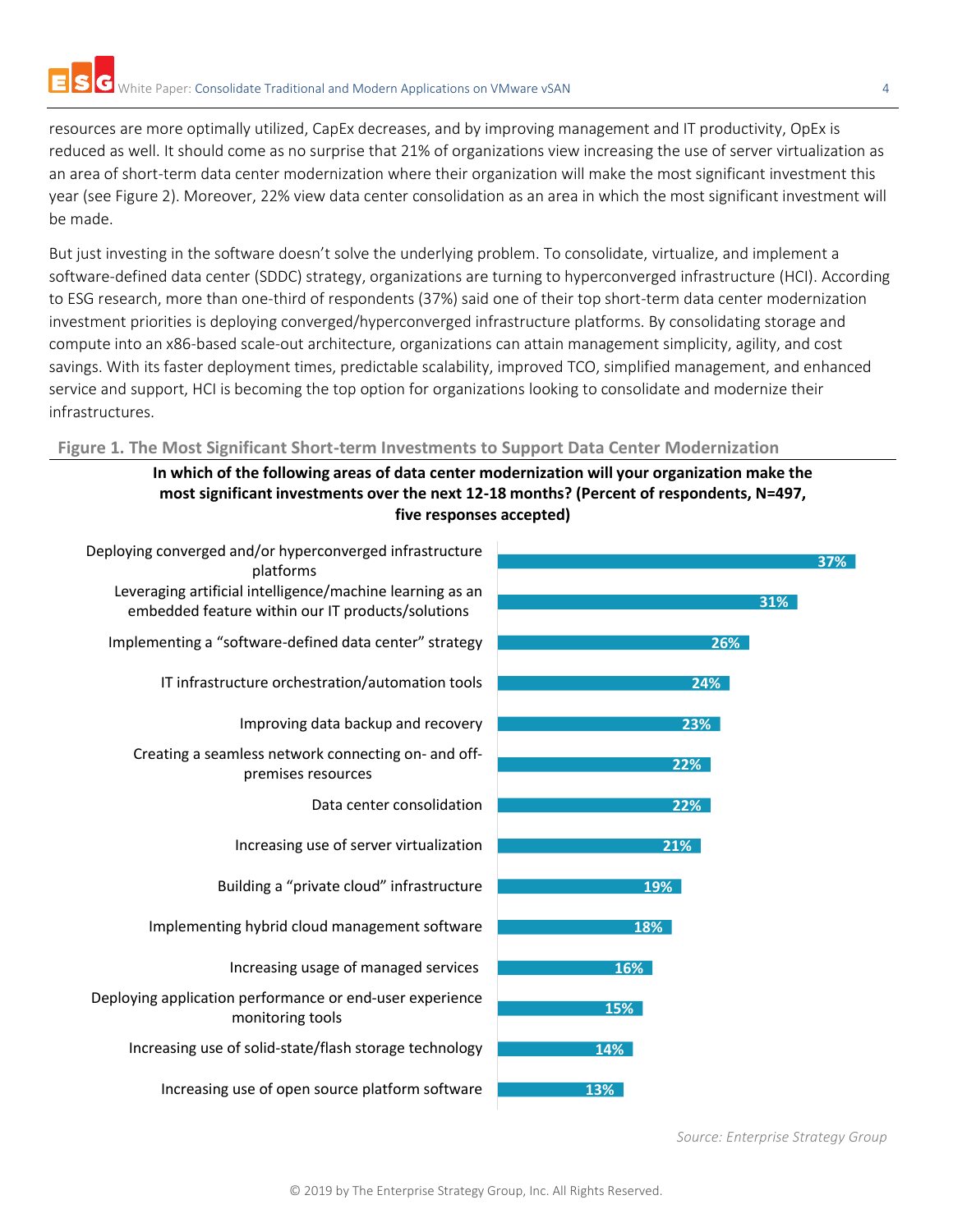# <span id="page-4-0"></span>**Consolidate and Modernize with VMware vSAN**

VMware vSAN serves as the anchor of VMware-powered HCI solutions and is a foundational technology in a softwaredefined data center. Organizations across industries continue to recognize the value of vSAN, enabling data center consolidation and modernization by empowering IT to become strategic enablers as opposed to cost centers.

## <span id="page-4-1"></span>**Broad Deployment Options**

With vSAN, organizations gain a cost-effective, scale-out infrastructure that can meet current business requirements and easily scale to meet future needs. An HCI (compute, storage, memory, and network) solution powered by vSAN enables organizations to evolve their infrastructures using the native tools with which they're already comfortable (e.g., VMware vSphere), which helps IT optimize current investments and reduce expenses.

vSAN runs on industry-standard x86 servers and delivers flash-optimized shared storage. With vSAN's policy-based management, resources are highly available for business-critical applications. Through numerous partnerships with the top OEMs, VMware offers jointly certified solutions, called ReadyNodes, that provide organizations with deployment flexibility in selecting their preferred hardware vendor.

For organizations embracing a hybrid cloud environment, HCI powered by vSAN enables organizations to standardize on the same infrastructure stack in on-premises environments and public cloud environments. By utilizing a consistent infrastructure stack and operating model, IT gains efficiencies through simplified and streamlined day-to-day management, improving IT agility and responsiveness, and significantly reducing operational costs.

## <span id="page-4-2"></span>**Performance, Scalability, and Reliability**

VMware vSAN enables organizations to meet the ongoing performance, scalability, and reliability requirements of their key business-critical applications, while controlling costs and better ensuring performance SLAs are met through independent storage cluster resource management. Supporting the latest technologies—from NVMe storage to GPUs—vSAN helps organizations meet the most demanding performance requirements of their consolidated workloads, while meeting the real-time needs of the business.

With vSAN's incremental scalability (scale-up or scale-out), organizations can easily adapt to capacity or performance requirements without sacrificing reliability. While deployment simplicity is a staple of the solution, VMware considers Day 2 operations equally important. By leveraging vSphere Update Manager (VUM) for vSAN and storage components of the server, i.e., I/O controllers, organizations can gain peace of mind knowing applications are deployed on a reliable, softwaredefined infrastructure foundation.

## <span id="page-4-3"></span>**Secure, Successful Deployments, and Reduced Costs**

IT and end-users can rely on a highly available and protected infrastructure that provides intelligent monitoring and alerting. VMware vSAN offers organizations several benefits to ensure a successful deployment, as well as the assurance of business continuity through application availability and protection with features such as vSphere-based snapshots.

The consolidated infrastructure footprint enables organizations to reduce upfront hardware costs, in turn reducing power and cooling costs. And with a smaller hardware footprint comes a reduction in application licensing costs. By deploying numerous applications on the same infrastructure—and utilizing that same underlying hardware—organizations can attain improved TCO and faster ROI. Due to centralized management, day-to-day IT management tasks are simplified, and organizations can experience higher levels of productivity.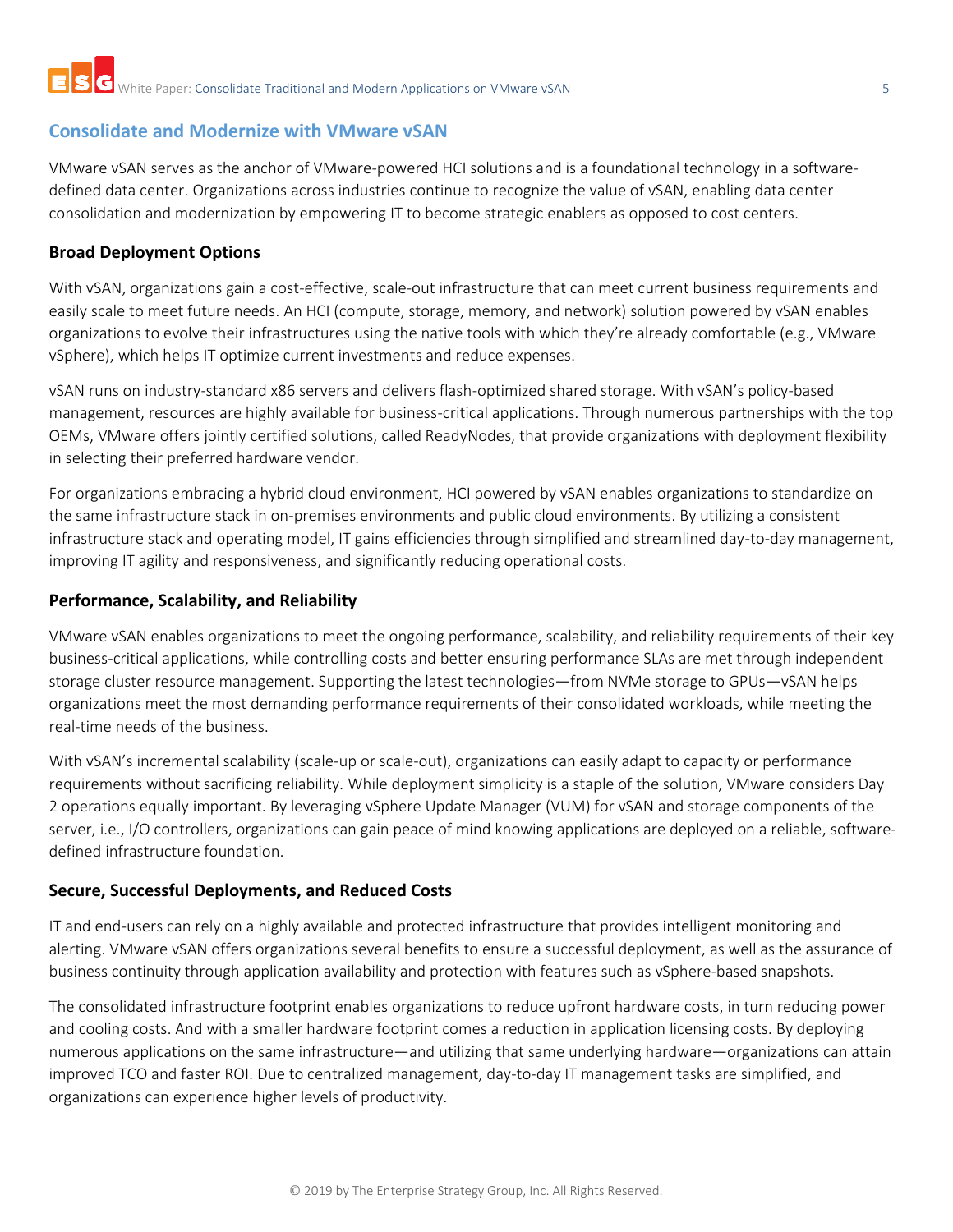# <span id="page-5-0"></span>**Supporting Essential Business Applications**

Whether moving a tier-2 application (think VDI) to HCI, progressing to a more traditional relational database (think SQL Server and Oracle), beginning to use in-memory data warehouses (think SAP HANA) and non-relational databases (think DataStax and Cloudera), or utilizing containers with Pivotal Container Service (PKS) or Google Cloud's Anthos, VMware vSAN continues to support essential business applications across the board.

## <span id="page-5-1"></span>**Virtual Desktop Infrastructure for Data Center Modernization**

As organizations continue to embrace workforce mobility, the pressing need to satisfy stringent virtual desktop infrastructure performance and reliability requirements is at an all-time high. To maintain a competitive advantage, organizations need agility to swiftly respond to business needs—which means it's vital for employees to work anywhere, at any time, on most any device.

When evaluating VDI solutions, organizations are prioritizing scalability, efficiency, and cost as driving factors. Whether leveraging VMware Horizon View or Citrix XenApp and XenDesktop, organizations can cost-effectively deliver all-flash configurations that provide the speed, simplicity, and scale required by VDI deployments in modern businesses with VMware vSAN.

## <span id="page-5-2"></span>VMware Horizon View

VMware vSAN enables IT to swiftly deploy and manage a VMware Horizon View virtual desktop infrastructure when coupled with VMware App Volumes. App Volumes uses VMware's Instant Clone Technology with just-in-time desktop provisioning, which reduces storage requirements—lowering storage costs. Organizations gain a faster means of provisioning personalized, fully featured virtual desktops and published applications. Instant Clone Technology, VMware App Volumes, and VMware User Environment Manager enable administrators to quickly spin up desktops that retain user customization, personas, and user-installed apps from session to session, even though the desktop itself is destroyed when the user logs out.

VMware-published performance results highlight the unique advantages organizations can expect in Horizon View environments with an all-flash vSAN configuration. For example, VMware testing of a 1,600 virtual desktop environment measured provisioning, deployment, and recovery times with results highlighting the versatility and performance of a VMware vSAN-based VDI deployment.<sup>2</sup>

# Testing a 1,600 Virtual Desktop Environment in VMware Horizon View\*

- 36 minutes to provision 1,600 virtual desktops with Instant Clone Technology, including 8-minute priming time.
- Leveraging deduplication, compression, erasure coding, and sparse swap features, the deployment yielded up to 87% space savings.
- A single-host failure was simulated and the recovery time objective for 208 linked clone desktops was achieved in just 20 minutes.

\*Results based on VMware internal testing

 $\overline{\phantom{a}}$ <sup>2</sup> For more information, see: [VMware Horizon 7 on VMware vSAN 6.2 All-Flash](https://storagehub.vmware.com/t/vmware-vsan/vmware-horizon-7-on-vmware-virtual-san-6-2-all-flash/)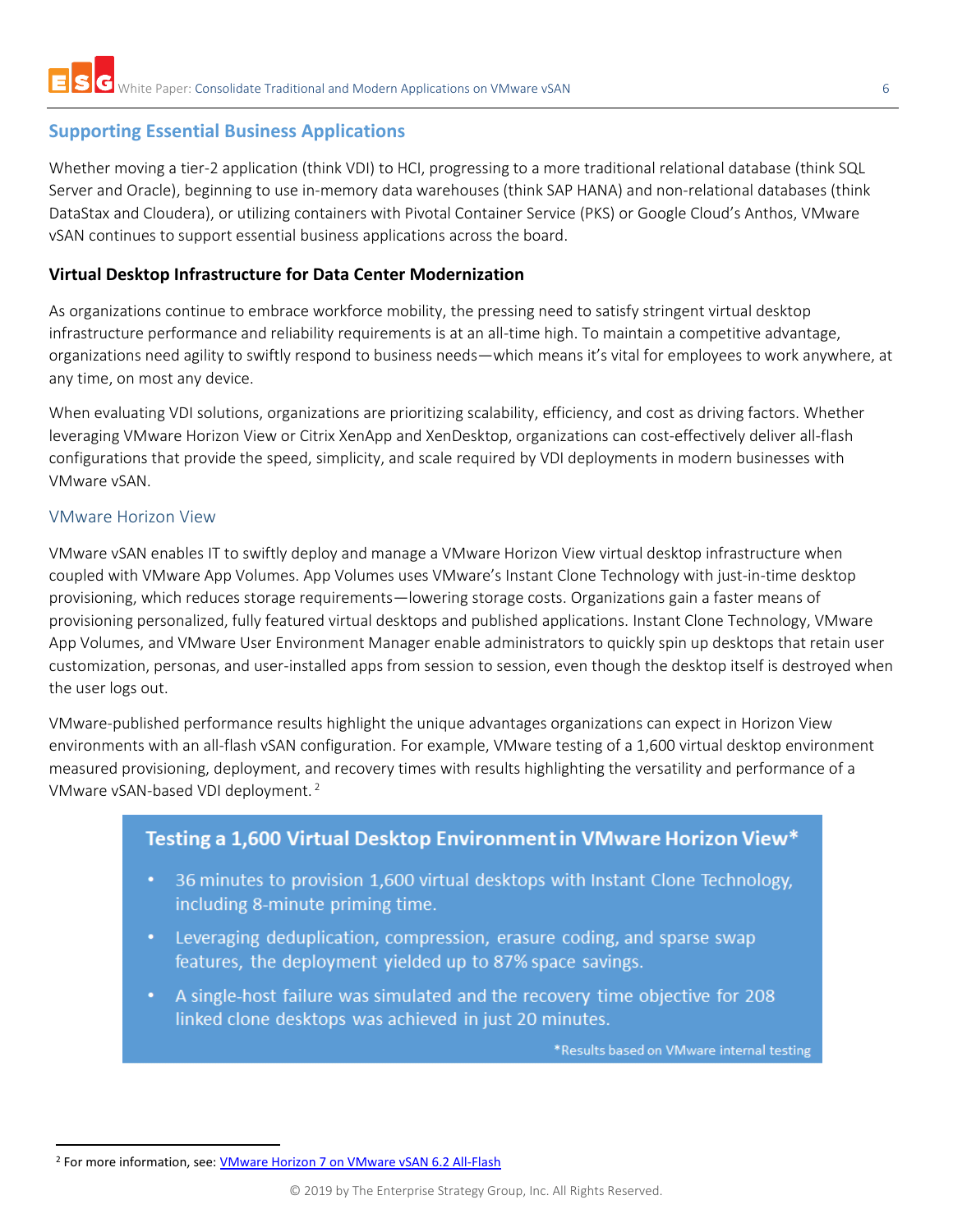## <span id="page-6-0"></span>Citrix XenApp and XenDesktop

VMware also conducted performance testing on a VDI deployment that validated its use with Citrix XenApp and XenDesktop with Citrix Provision Services, Citrix Machine Creation Services, and VMware App Volumes. Login VSI was used to test the performance of an optimal configuration.

The key metric reported by Login VSI was VSImax, which shows the number of concurrent sessions that can be active before the infrastructure is saturated. The VSImax calculation is primarily used to provide insight into the potential scalability that an environment can sustain while meeting acceptable performance requirements.<sup>3</sup>

- For multiple 1,000 desktop tests, the VSImax was never reached when testing the Indexer Knowledge Worker workloads.
- This included 100% concurrency for 1,000 XenDesktops provisioned via PVS; 1,000 MCS Desktops with VMware App Volumes; and 1,000 XenApp sessions provisioned via PVS.
- Testing yielded up to an 80% capacity savings, highlighting the benefits organizations can expect by delivering a positive end-user experience in a consolidated infrastructure footprint.

#### <span id="page-6-1"></span>SQL Server

 $\overline{\phantom{a}}$ 

SQL Server deployments on VMware infrastructure can not only provide organizations with improved availability, better scalability, and easier management, but also assist organizations in helping to reduce their total cost of operations.

With VMware vSAN and VMware vSphere, organizations can create distributed, shared data stores to easily deploy their virtualized SQL Server databases and migrate them to a consolidated, cost-effective infrastructure. Storage policy-based management (SPBM) enables organizations to utilize a unified control plane across all storage services, so that IT administrators can improve productivity while managing SQL Server deployments. SQL on vSAN allows businesses to reduce costs and streamline management, while handling OLTP and OLAP transactions with scalable high performance and capacity for reads and writes.

With VMware vMotion, organizations can non-disruptively consolidate SQL Server databases to ease migrations and reduce licensing costs between clusters, data centers, or clouds. Shared-nothing vMotion allows migrations from nonvSAN-enabled clusters to vSAN clusters, while Cross vCenter vMotion within a single sign-on (SSO) domain allows migrations between non-linked environments, and Long Distance vMotion allows migration across clouds.

In vSAN, features such as Adaptive Resync deliver resource utilization fairness across the entire cluster by minimizing bandwidth consumption and having minimal impact on a SQL Server database workload.

Additional results of SQL Server on vSAN testing performed by VMware showed: 4

- An 80% reduction in bandwidth consumption with just a 2.6% degradation to the total operations per minute. This bandwidth savings could then be freed up for other applications running on the same cluster.
- vSAN scale-up performance was also validated, highlighting the ability to run an OLTP workload simultaneously on four virtual SQL Server instances, while increasing the number of vCPUs from 12 to 48. The results highlighted nearlinear increase in performance from 12 vCPUs (85,984 OPMs on average) to 24 vCPUs (157,162 OPMs on average).

<sup>&</sup>lt;sup>3</sup> For more information, see: *[XenApp and XenDesktop 7.12 on vSAN 6.5 All-Flash](https://storagehub.vmware.com/t/vmware-vsan/xenapp-and-xendesktop-7-12-on-vsan-6-5-all-flash/)* 

<sup>4</sup> For more information, see: [SQL Server 2016 Database Performance and Improvements on vSAN 6.7](https://storagehub.vmware.com/t/vmware-vsan/sql-server-2016-database-performance-and-improvements-on-vsan-6-7-tm/)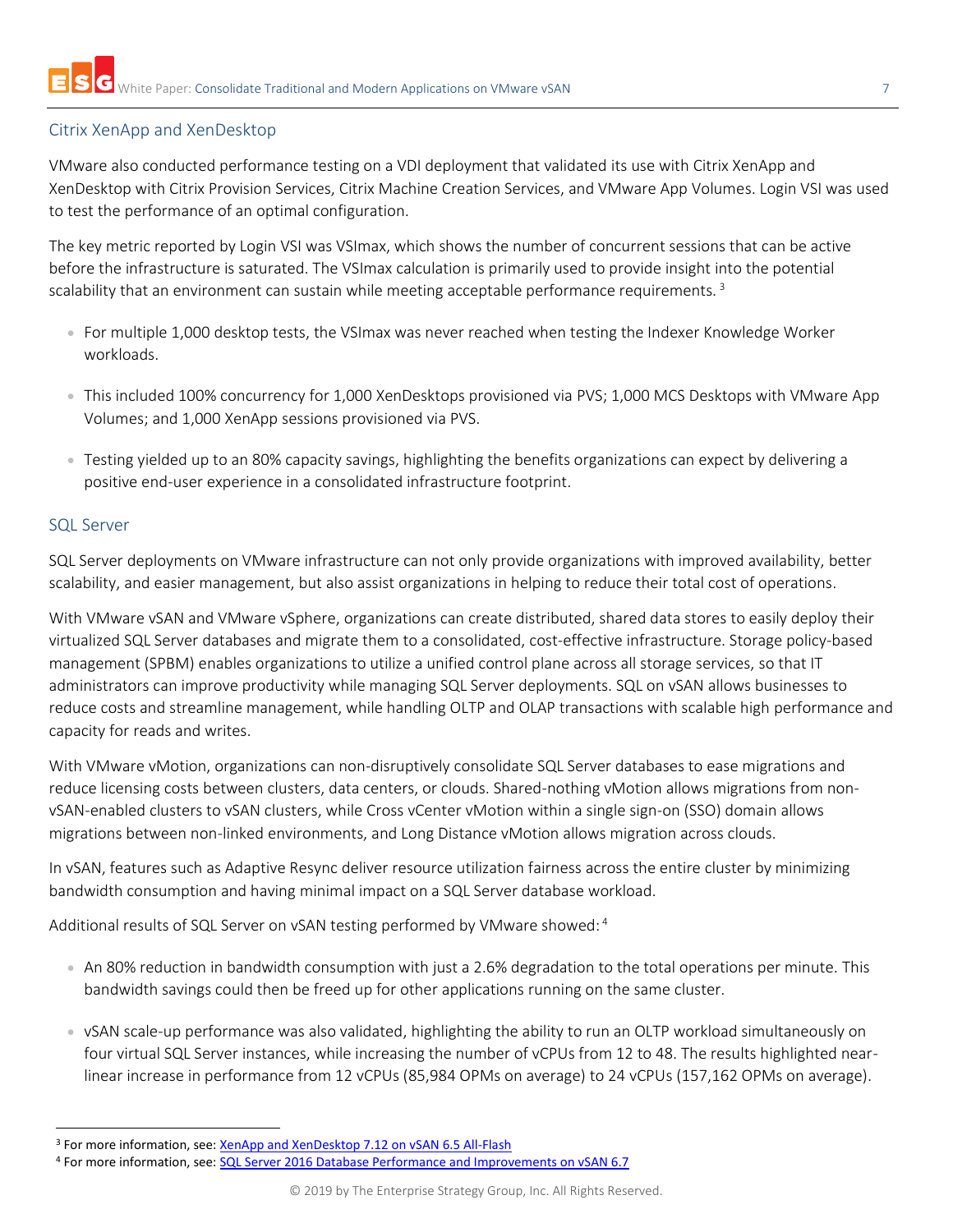VMware vSAN enables organizations to reliably consolidate SQL Server instances onto a single shared infrastructure, leading to significant CapEx and OpEx savings without sacrificing performance, scalability, and reliability SLAs.

## <span id="page-7-0"></span>Oracle

VMware vSAN was built around the idea of assigning storage-related settings on a per-VM basis or even on a per-virtualdisk basis, offering administrators prescriptive control over the specific Oracle server based on its role in the data center. Administrators can easily increase the level of failures to tolerate on one Oracle server, while applying policies that focus on limiting I/O resources for another.

With regard to the performance of Oracle running on Hybrid vSAN, internal VMware testing highlighted consistent performance while retaining data resiliency. Through a validated architecture, storage policy-based management granularly controls storage resources for various Oracle Database disks, providing a balance of space efficiency and performance, while eliminating operational and management complexity.

When customers shift to Oracle RAC, many may have even more stringent SLAs than a 1:1 Oracle Database deployment, including continued high performance and application availability. VMware's validated architecture for Oracle RAC helps to reduce deployment times, while minimizing risk through integrated technologies that provide desired levels of availability, business continuity, and disaster recovery, including support for Oracle RMAN.<sup>5</sup>

# Testing Oracle RAC Performance and Resiliency on Hybrid vSAN\*

- Using Swingbench, VMware emulated a TPC-C-like workload across 100 user sessions on a 4-node Oracle RAC deployed in VMware vSAN.
- The maximum number of transactions per minute reported was 331,000 with an average of 287,000. Average reported IOPS was 28,000 and throughput was 304 MB/s with even distribution of performance across all nodes.
- Scalability testing highlighted consistent and predictable scalability as additional nodes were added to the cluster. One Oracle RAC instance produced 155,000 Oracle TPMs, 2 nodes at 199,000 TPMs, 3 nodes at 243,000 TPMs, and 4 nodes at 287,000 TPMs.
- Disk failures, disk group failures, and storage host failures were simulated in the same environment, with performance only momentarily being impacted.
- After each failure, steady state TPS yielded the same values as pre-failure measurements.

\*Results based on VMware internal testing

#### <span id="page-7-1"></span>SAP HANA

 $\overline{\phantom{a}}$ 

vSAN-powered HCI provides organizations with the performance, simplicity, and support required to produce positive business outcomes. SAP HANA is a memory-intensive database that must satisfy high levels of performance and concurrency as well as hybrid transactional and analytical processing (HTAP). Working together, vSAN and SAP HANA

<sup>5</sup> For more information, see: [Oracle Real Application Clusters on VMware vSAN](https://storagehub.vmware.com/t/vmware-vsan/oracle-real-application-clusters-on-vmware-virtual-san/)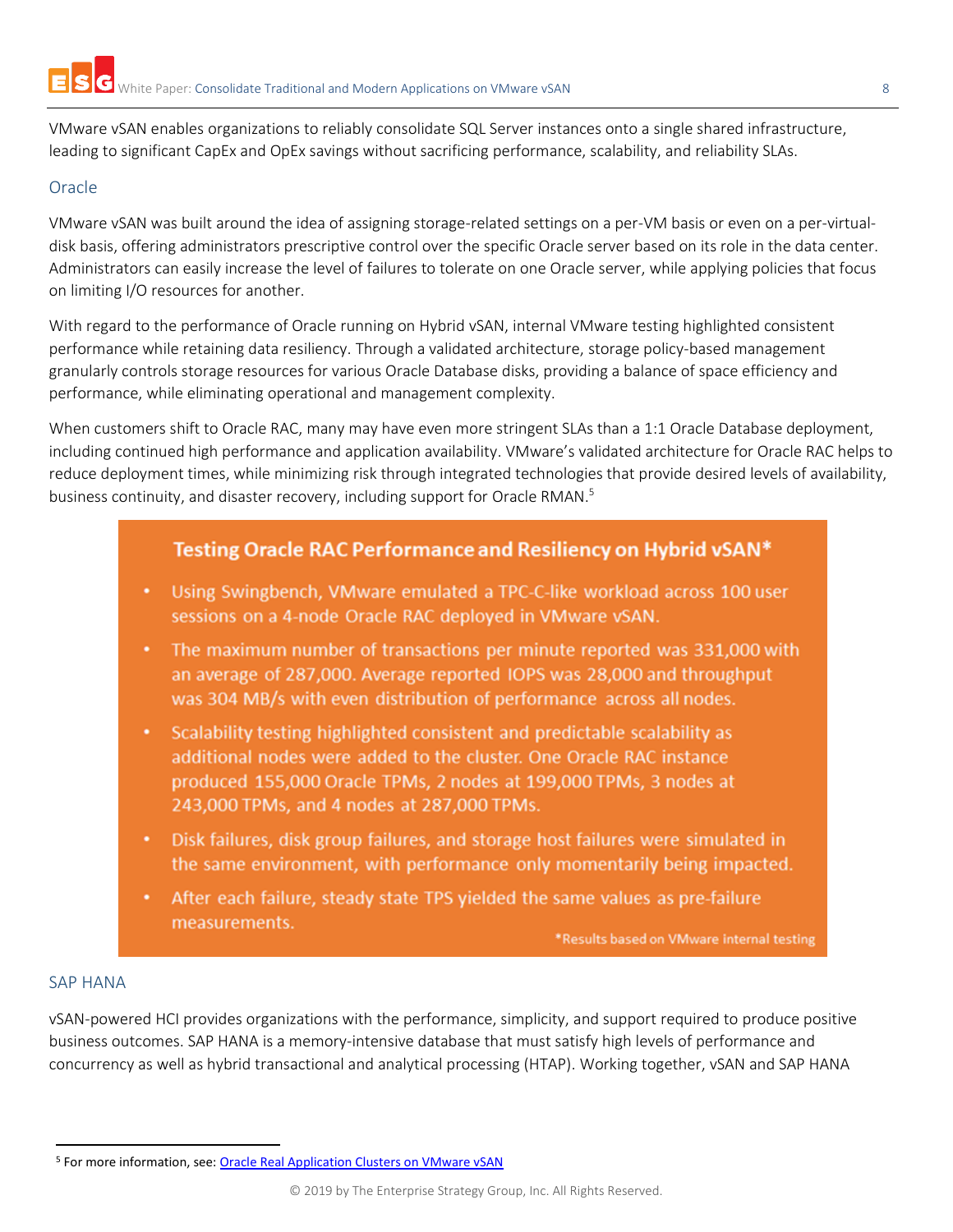provide a single SAP HANA VM with up to 6 TB of memory. The result? Organizations store a single instance database with billions of rows completely in memory.

By providing organizations access to all available CPU sockets across the entire cluster, SAP HANA VM density is extremely high on a per-node and per-cluster basis. With a growing hardware ecosystem, vSAN offers organizations the flexibility in selecting a preferred hardware platform, placing them on a path to continued and rapid adoption of next-generation technologies including Intel Optane NVMe solid-state drives (SSDs). VMware gives organizations peace of mind with its commitment to supporting advanced technologies as soon as they're publicly available.

With familiar tools such as VMware vCenter and VMware vSphere, IT can confidently manage the end-to-end data lifecycle, extending through production to business continuity and data recovery. Additionally, VMware provides high availability, integrations with SAP HANA system replication, VMware Site Recovery Manager (SRM), vSphere vMotion, and VMware Distributed Resource Scheduler (DRS). By incorporating VMware vRealize Operations Manager into their environments, organizations maintain cluster and deployment health with comprehensive health checks, capacity reporting/planning, and performance monitoring.

With SAP customers, risk reduction is paramount. VMware provides integrated one-stop support for rapid HCI problem resolution. Moreover, the vSAN ReadyCare initiative, which incorporates vSAN Support Insight and Cloud Analytics, reduces time to resolution by providing IT with proactive and reactive intelligent insights. Essentially, ReadyCare gives IT administrators more time to focus on delivering the SAP application services, rather than dealing with infrastructure management and troubleshooting.

To ensure that a vSAN-based HCI solution is SAP HANA ready, VMware leveraged SAP-provided test tools to validate performance, scalability, and consistency of two different testing environments, both of which were based on 2- and 4 socket SAP HANA and vSAN supported Skylake-based server systems. The environments were configured as 3-host and 4 host clusters with two or four vSAN disk groups per server. Additionally testing validated NVMe and SAS SSD devices that were leveraged for caching to satisfy SAP HANA KPI requirements. <sup>6</sup>

# <span id="page-8-0"></span>DataStax

 $\overline{\phantom{a}}$ 

DataStax Enterprise (DSE) offers a comprehensive version of Apache Cassandra that includes search, analytics, developer tooling, and operational management, anchored by a unified security model. By combining DSE's distributed, masterless architecture (where multiple servers/nodes are grouped in a cluster) with VMware vSAN, organizations gain agility, performance consistency and scalability, and resiliency to satisfy the requirements of IT administrators and developers alike.

By unifying storage management into a single, consolidated stack, organizations benefit from operational simplicity and cost efficiency. As an organization's data footprint grows, IT can easily scale up vSAN deployments by adding CPU, memory, or disk capacity to a node without the need to upgrade the system, significantly reducing the risk of downtime. Further, vSAN enables organizations to define desired outcomes for Apache Cassandra workloads, and then apply storage policies to satisfy workload requirements. And capacity optimization benefits are achieved by easily applying deduplication and compression across vSAN clusters.

By balancing vSAN's enterprise-class resiliency features with the application-level resiliency of the DSE-delivered Cassandra replication, organizations can be assured their data will be highly available and secure. vSAN provides the ability to create an active-active data center with stretch clustering for DSE Cassandra workloads, while data-at-rest encryption ensures

<sup>6</sup> For more information, see: [SAP HANA on Hyperconverged Infrastructure \(HCI\) Solutions Powered by VMware vSAN](https://storagehub.vmware.com/t/vmware-vsan/sap-hana-on-hyperconverged-infrastructure-hci-solutions-powered-by-vmware-vsan-tm/)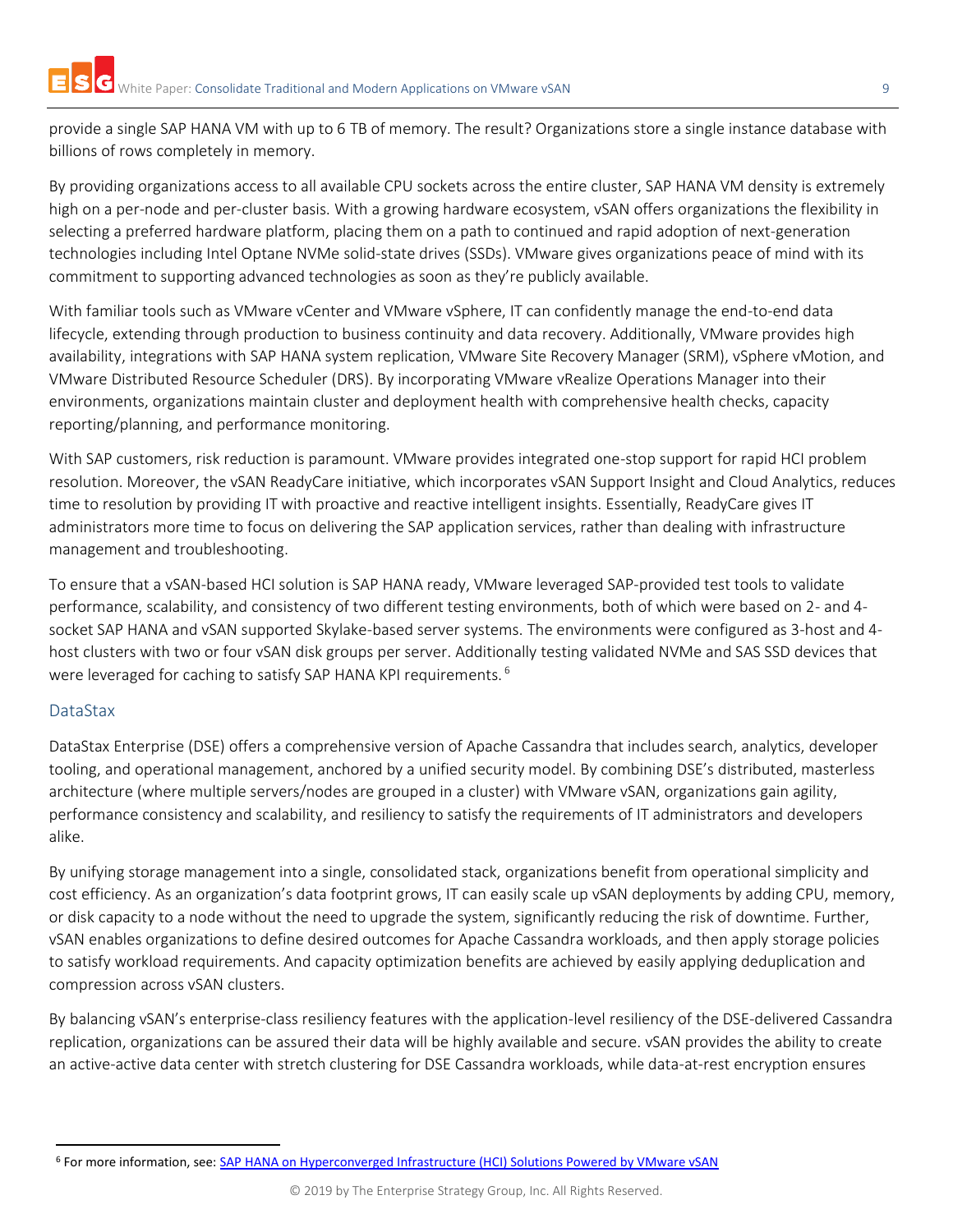those workloads are protected. Business continuity is ensured through self-healing in the event of a failure, while backup and recovery can be monitored and managed through DSE Operations Center.

VMware conducted validation testing to demonstrate vSAN's ability to satisfy globally distributed cloud applications for production environments. Performance testing validated cluster functions, including expected performance consistency and predictable latency for typical workloads in production environments. Scalability testing highlighted near linear scalability as nodes were added to an existing cluster without impacting latency. Operational testing highlighted negligible performance impact when adding and removing a DSE node. And resiliency and availability testing showcased how, when combining vSAN's storage-layer resiliency with DSE's peer-to-peer design, organizations could achieve limited performance and data availability impact under predictable failure scenarios.<sup>7</sup>

## <span id="page-9-0"></span>Cloudera

Cloudera Enterprise delivers a quick, simple, and secure data platform anchored by Hadoop. By marrying Cloudera Enterprise with VMware vSAN, organizations gain the foundational deployment flexibility, performance, scalability, and resiliency to support big data workloads.

With vSAN-powered HCI, organizations gain an infrastructure that efficiently utilizes compute and storage resources, and a single storage namespace enables multiple data-driven applications to point to the same data store (which can be used for analytics and real-time insights).

Failure protection is key to Cloudera's flexibility on vSAN. By specifying a failure to tolerate (FTT) level of one, vSAN provides additional protection across the big data cluster by maintaining two copies of data. If a host goes down, availability is not impacted. This is especially important regarding upgrades—keeping one active current copy of data available while hosts are upgraded on a rolling basis. With Host Affinity, data can be pinned to the host running a VM and runs without any replication at the vSAN layer. This helps reduce operational storage overhead and improve performance by reducing the write I/O workload. Whether adjusting FTT levels or leveraging Host Affinity, organizations gain freedom of choice based on their requirements by prioritizing operational simplicity or deeper levels of protection with added replication overhead at a vSAN layer.

Internal VMware testing highlighted the ability to support numerous Hadoop-based workloads on vSAN. VMware tested performance using two industry-standard MapReduce benchmarks, TeraSort suite and TestDFSIO, three Spark-based analytic programs from MLlib using spark-perf, and an IoT Analytics Benchmark to simulate streaming performance for sensor data, including iotgen, iottrain, iotstream. In all scenarios, results highlighted the difference in performance when leveraging FTT of 0 vs FTT of 1. For I/O intensive workloads, Host Affinity significantly improved time to completion, primarily due to the reduced I/O amplification attributed to running vSAN without any replication.

In summary, vSAN offers the configuration flexibility organizations desire in supporting big data workload requirements, depending for example on resiliency and/or performance requirements. <sup>8</sup>

# <span id="page-9-1"></span>Pivotal Container Service

 $\overline{\phantom{a}}$ 

Pivotal Container Service (PKS) accelerates hybrid and multi-cloud adoption by operationalizing Kubernetes. When paired with VMware vSAN, the purpose-built container solution can simplify deployment and management of Kubernetes clusters across application lifecycles, while improving IT agility. With PKS on vSAN, Kubernetes clusters can be deployed easily on HCI and by integrating Kubernetes storage classes with vSAN's SPBM, IT can perform granular storage management and (in

<sup>7</sup> For more information, see: [DataStax Enterprise on VMware vSAN™ 6.7 All](https://storagehub.vmware.com/t/vmware-vsan/datastax-enterprise-on-vmware-vsan-tm-6-7-all-flash-for-production/)-Flash for Production

<sup>8</sup> For more information, see: Cloudera [Distribution Including Apache Hadoop on VMware vSAN](https://storagehub.vmware.com/t/vmware-vsan/cloudera-distribution-including-apache-hadoop-on-vmware-vsan-tm/)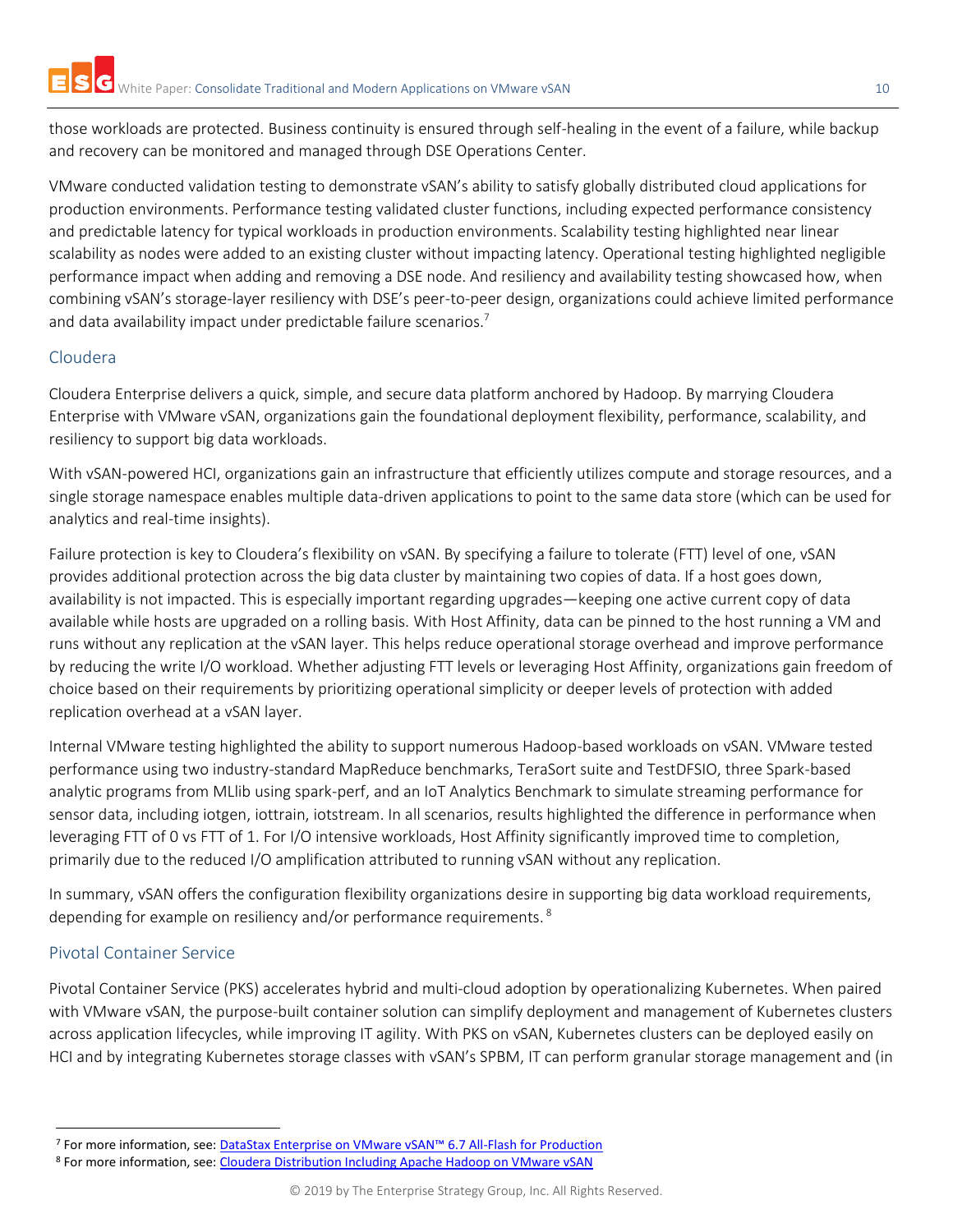the future) exercise control on a per-container basis. For developers, it's all about storage abstraction—reducing the complexity of consuming storage by making it available through code.

With organizations looking to containers for the promised benefits of agility and portability, vSAN enables them to integrate the latest technologies, like NVMe storage, on a per-application basis. Consuming complementary VMware vSAN services, like vCenter, vSphere, and NSX, helps to simplify operations. For networking specifically, with the help of VMware NSX-T, there is no need to know about the underlying network architecture and networking remains isolated between namespaces. The deployment, upgrading, and scaling out of the networking infrastructure can all be easily managed in its association with Kubernetes clusters. Additionally, resources can scale independently within clusters, meaning containerized applications can increase storage or memory to address capacity or performance needs. Altogether, organizations can rapidly deploy applications and easily manage them for improved operational efficiency across a unified, resilient control plane.

VMware has validated a 4-node vSAN cluster to support PKS 1.0 and documented the configuration in a vSAN reference architecture. For the PKS 1.0 configuration, a single Availability Zone (AZ) is leveraged to reflect one vSAN cluster. This makes the storage class definition and Persistent Volume Claim (PVC) simple. Four different virtual machine groups are utilized to support the infrastructure, networking with NSX-T, PKS VMs, and deployed Kubernetes. The verified solution architecture enables organizations to embrace fast deployments, maintain performance consistency through deep integration with SPBM, and improve operational efficiency with a unified control plane that enables simplified management. The unified control plane enables operational savings by reducing operational silos that are commonly prevalent in globally distributed organizations that maintain both traditional and cloud-native applications in separate legacy and public cloud infrastructures.<sup>9</sup>

## <span id="page-10-0"></span>Google Cloud's Anthos

Google Cloud's Anthos enables organizations to embrace hybrid cloud application deployment and management through a consistent operational and management experience on-premises and in public cloud environments. With Googlepioneered tools in Kubernetes, Istio, and Knative, and paired with VMware vSAN, organizations can seamlessly maintain legacy applications while building and managing modern applications. A key component of Anthos is GKE On-Prem, which enables organizations to benefit from Kubernetes and cloud services in on-premises environments.

By deploying Anthos on vSAN, organizations gain additional benefits associated with SLA flexibility, high availability, simplified management, and additional data services such as SPBM. vSAN SPBM lets IT define policies for container storage in real time through vCenter. With available data services like snapshots, cloning, encryption, deduplication, and compression, organizations can ensure container volumes are granularly managed, and through GKE On-Prem integration, the storage can easily be consumed as code. This means developers have unprecedented access to the underlying storage infrastructure to ensure their application storage requirements are adequately met.<sup>10</sup>

# <span id="page-10-1"></span>**The Bigger Truth**

 $\overline{\phantom{a}}$ 

Many organizations have seen benefits from deploying HCI in their environments, and the pervasiveness of the technology is giving them confidence to reliably support the next wave of business-critical applications and workloads. Starting with tier-2 applications like VDI; moving to relational database applications powered by SQL Server and Oracle Database, inmemory databases like SAP HANA, and analytics and big data applications anchored by DataStax and Cloudera; through to containerized applications powered by Pivotal Container Service and Google Cloud's Anthos, organizations are recognizing the consolidation and efficiency gains within IT and can share those benefits with other areas of the business.

<sup>&</sup>lt;sup>9</sup> For more information, see: **[Pivotal Container Service \(PKS\) on VMware vSAN](https://www.vmware.com/content/dam/digitalmarketing/vmware/en/pdf/products/vsan/vmw-pivotal-container-service-on-vmware-vsan-solution-overview.pdf)** 

<sup>10</sup> For more information, see: [Google Kubernetes Engine \(GKE\) On-prem on VMware vSAN](https://www.vmware.com/content/dam/digitalmarketing/vmware/en/pdf/products/vsan/vmw-google-anthos-vsan-solution-overview.pdf)